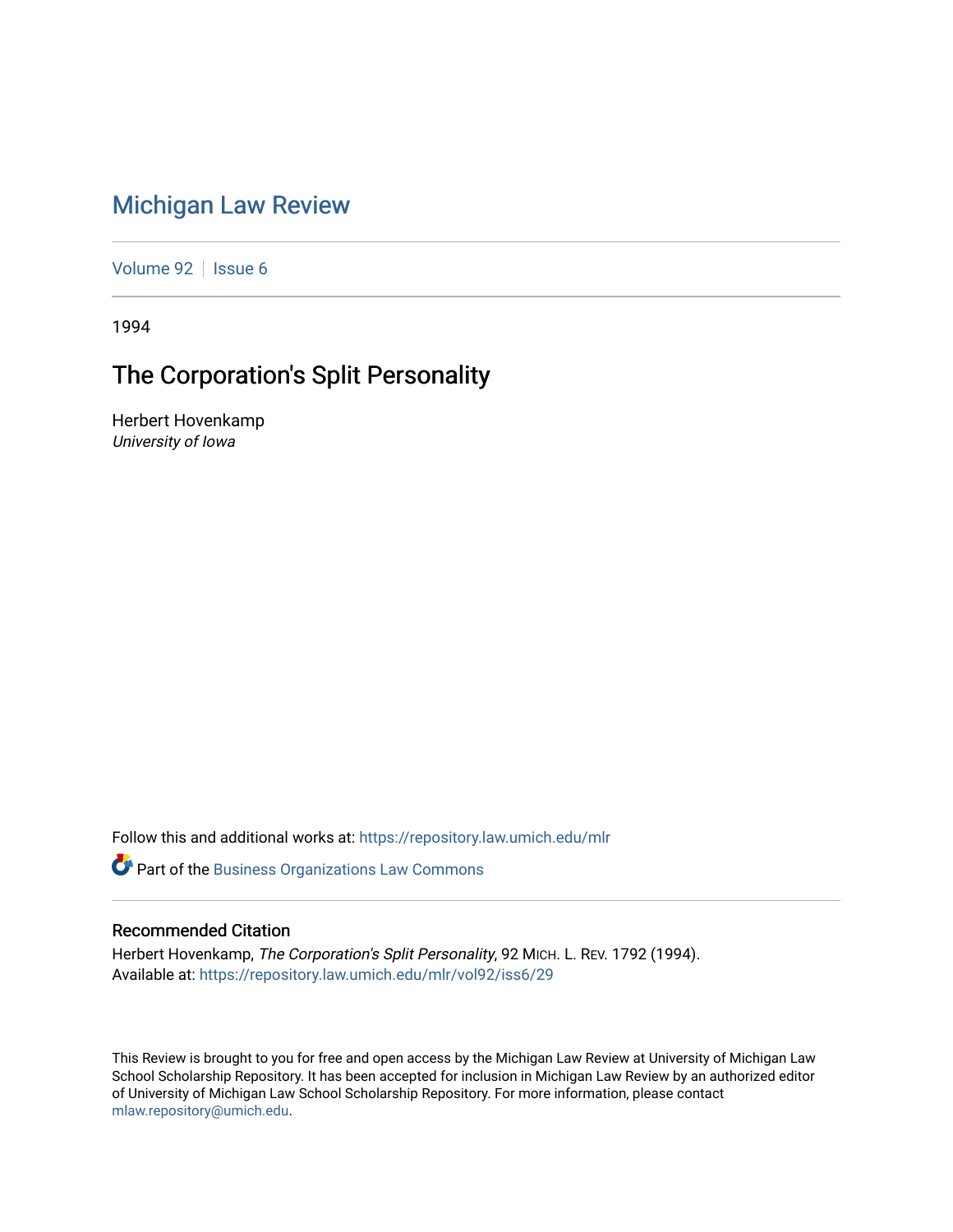### **THE CORPORATION'S SPLIT PERSONALITY**

#### *Herbert Hovenkamp* \*

THE MULTINATIONAL CHALLENGE TO CORPORATION LAW: THE SEARCH FOR A NEW CORPORATE PERSONALITY. By *Phillip L Blumberg.* New York: Oxford University Press. 1993. Pp. xx, 316. \$45.

Phillip I. Blumberg<sup>1</sup> is a distinguished treatise scholar of corporate law.2 In *The Multinational Challenge to Corporation Law* he makes a normative argument for at least modest revision in the law of corporations mainly to base liability on the enterprise as a whole, rather than to divide the corporation into its distinct legal entities, such as parent and subsidiary.

Blumberg distinguishes between "entity" conceptions and "enterprise" conceptions of corporate law (pp. 21-45). Entity conceptions formalize corporations as legal institutions, emphasizing that they are legal "persons" and that the legal form defines the nature of the entity. Under the entity conception, for example, the law of limited shareholder liability remains sacrosanct, even if the corporation is a subsidiary and its only shareholder  $-$  the parent  $-$  is also a corporation. Blumberg sees little policy justification for preserving such a principle, and great potential for harm (pp. 52-61). It permits a parent corporation to shield itself from liability for its own wrongs, even when the general principle justifying limited liability — concern for the protection of inactive shareholders — does not apply.

By contrast, enterprise conceptions of the corporation view the corporation as a functional profit-maximizing entity, more or less economically defined. Incorporation of subsidiaries is no more than a technical fact, done mainly for purposes of regulatory compliance, as well as for tax and liability avoidance. With respect to liabilities against strangers such as creditors or tort victims, Blumberg believes such firms should be treated as a single enterprise (p. 253). Thus the parent should be held readily accountable for the injury-causing acts or omissions of its subsidiaries, notwithstanding separate legal personhood and a general doctrine of limited liability.

<sup>•</sup> Ben V. and Dorothy Willie Professor of Law, University of Iowa. B.A. 1969, Calvin College; M.A. 1971, Ph.D. (American Intellectual History) 1976, J.D. 1978, University of Texas. -Ed.

<sup>1.</sup> Dean Emeritus and Professor Emeritus of Law, University of Connecticut.

<sup>2.</sup> PHILLIP I. BLUMBERG, THE LAW OF CoRPORATE GROUPS (1983-1992 & Supp. 1993) (5 vols.).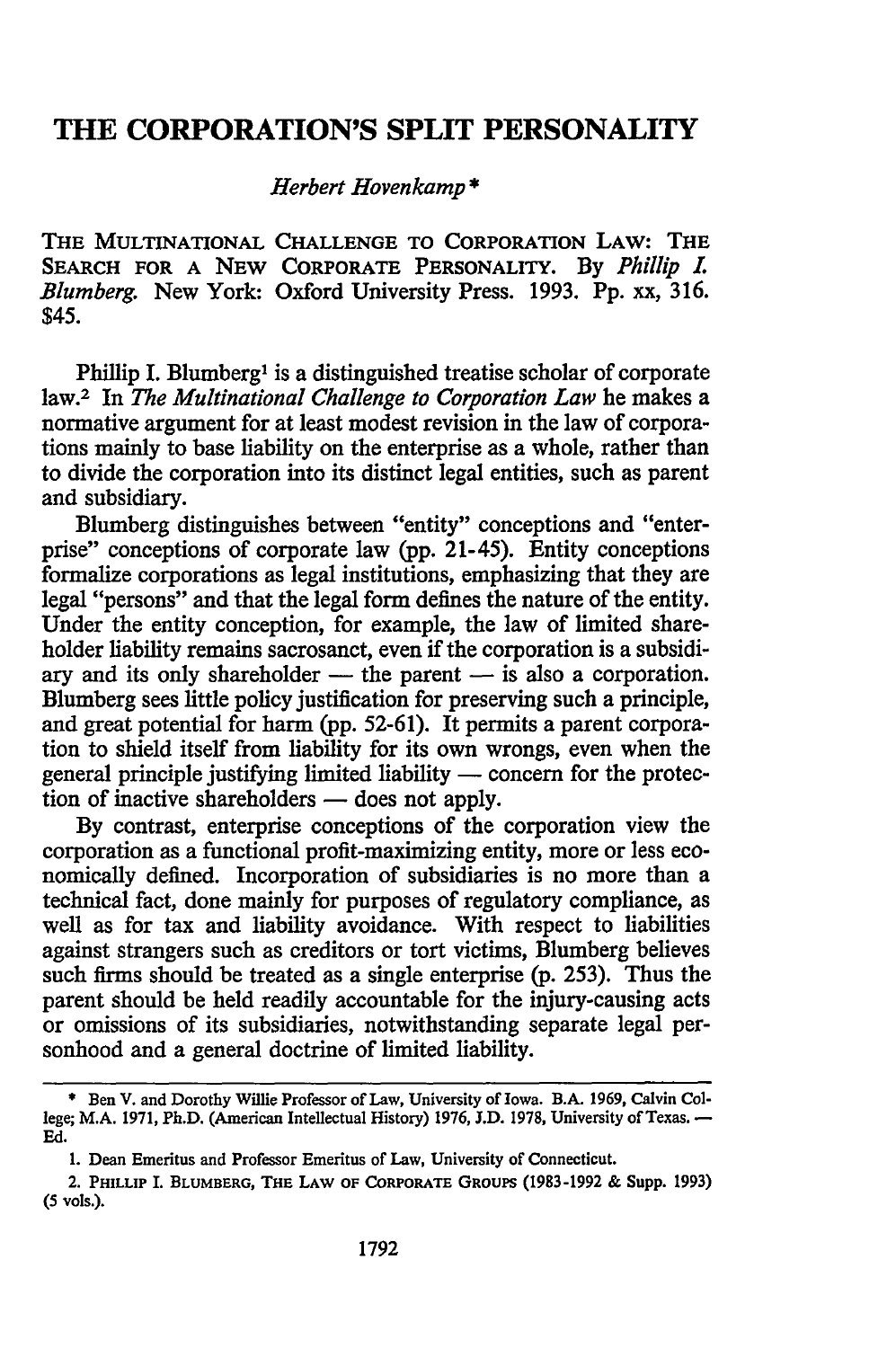Blumberg's approach to the issue of entity versus enterprise conceptions of the corporation is traditional and, in fact, quite conservative. This book contains virtually no economic analysis of the business firm.<sup>3</sup> The omission of economic analysis is somewhat unfortunate because economic analysis of the nature of the firm could provide many insights into the kinds of questions that Blumberg considers, such as tort or debtor liability of parents for the acts of wholly owned subsidiaries (pp. 87, 92), the capacity of corporations related by ownership to be "conspiring entities" for the purposes of antitrust law (pp. 98-100), the extent to which a court may obtain judicial jurisdiction over a foreign parent based on the activities of a domestic subsidiary (pp. 116- 17, 193-99), and so on. Indeed, much current economic analysis would support Blumberg's substantive position.<sup>4</sup>

Ronald Coase's pathbreaking article, *The Nature of the Firm,* 5 defined the scope and size of a corporation in terms of profit maximization and the costs of using the market. As a result, law-and-economics scholars have tended to view the internal structure of the firm as driven largely by considerations of profit maximization. 6 A firm purchases the things it needs from others through market transactions up to the point that the costs of purchasing from others equal the cost of producing those things for itself; at that point the firm switches. Transactions that were formerly part of the market become internal to the firm itself. So, for example, General Motors might purchase automobile bodies from one or more outside firms as long as that option costs no more than producing them in house. As soon as the cost of market transactions makes outside purchase more expensive than inside production, however, General Motors will begin making automobile bodies for itself.

Of course, the economic analysis of the structural determinants of the firm can include many things in addition to the simple transaction costs of using the market. This analysis also includes the costs of regulatory compliance, which in tum includes the costs of complying with corporate law. Just as General Motors must decide whether to buy or make automobile bodies, so too it must decide whether to make them through an unincorporated division or a separately incorporated subsidiary.

The Coaseian analysis of the nature of the firm applies in the same way to the question of incorporation as it does to the basic question about production inside or production outside the firm, although the

<sup>3.</sup> For such an analysis, see FRANK H. EASTERBROOK & DANIEL R. FISCHEL, THE Eco-NOMIC STRUCTURE OF CORPORATE LAW (1991).

<sup>4.</sup> *See, e.g.,* Jonathan R. Macey, *Corporate Law and Corporate Governance: A Contractual Perspective,* 18 J. CORP. L. 185 (1993).

<sup>5.</sup> Ronald H. Coase, *The Nature of the Firm,* 4 EcoNOMICA 386 (1937).

<sup>6.</sup> *See, e.g.,* EASTERBROOK & FISCHEL, *supra* note 3, at 1-39.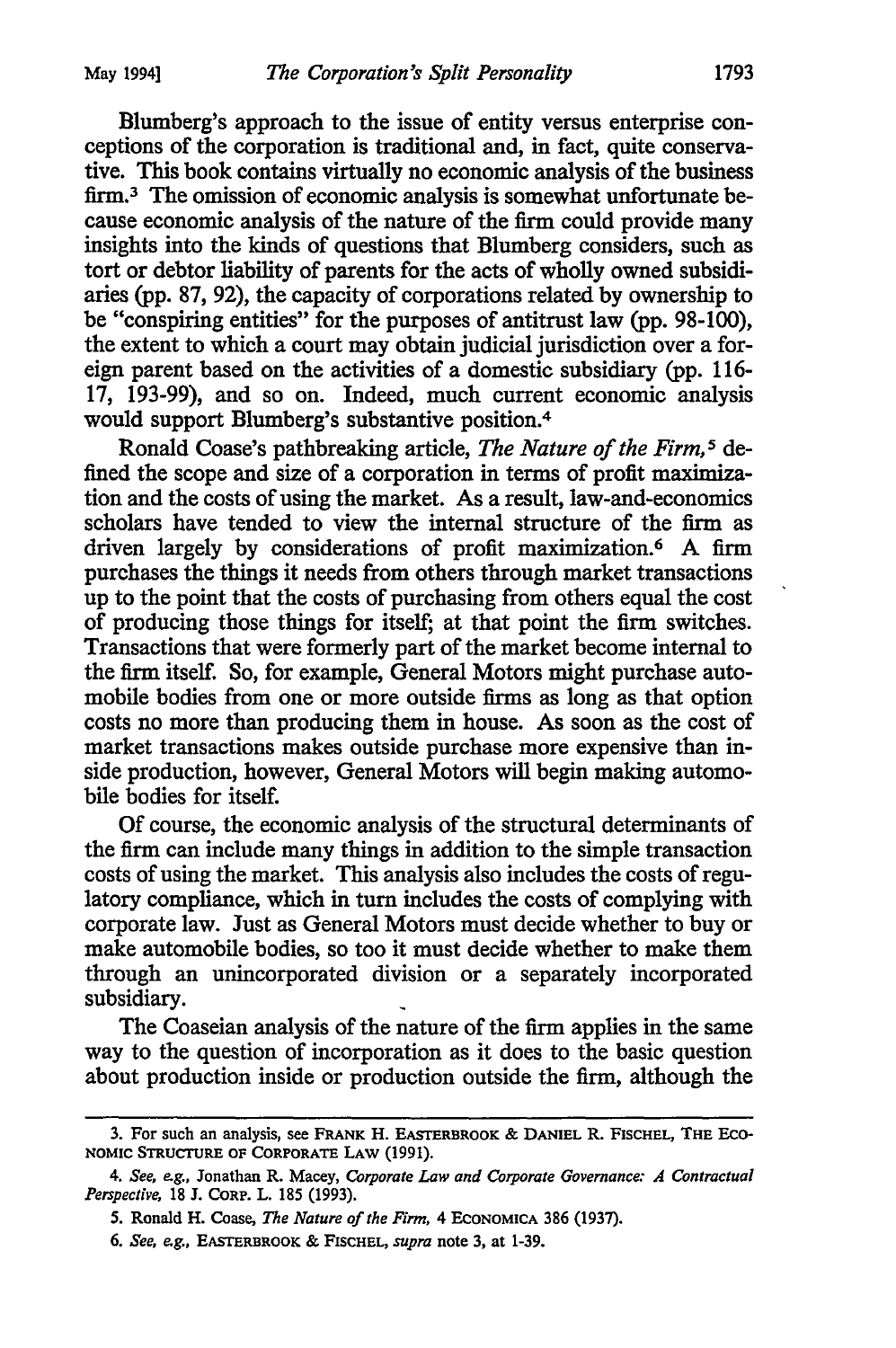relevant factors are different. The firm compares, at the margin, the transaction, tax, and other costs encountered in separate incorporation of subsidiaries against the gains to be realized. Most of the costs and gains in this case are consequences of various aspects of the legal and regulatory system, rather than costs of using the market. If the principal gain from separate incorporation of subsidiaries is reduced parent liability, and if this is nothing more than a mechanism for externalizing a certain cost of doing business by shifting it to others  $-$  such as creditors or tort victims — then limited liability for the parents of wholly owned or substantially controlled subsidiaries is very likely inefficient. Limited liability would lead the parent to refrain from investing in efficient, risk-minimizing procedures or to overinvest in areas where social costs are greater than prospective gains, but those social costs could effectively be forced upon others.

Blumberg is not an economist, however, and did not set out to do this kind of analysis. One should not generally criticize his book for failing to do something he never intended, and economics does not provide the only way of looking at the problem. Rather, Blumberg's approach is both historical and comparative. The central thrust of his historical argument is that limited liability was not inherent in the nature of the corporation but was something that developed over time (pp. 10-14). Further, its main purpose was to protect the nonparticipatory shareholder (pp. 10-14). As long as the shareholder of a small firm is also a controlling participant, the case for limited liability is rather weak because such a rule effectively limits the liability of the entrepreneur for his own acts.

As absentee shareholders become increasingly prominent, however, limited liability performs the more salutary function of encouraging investment, by decreasing the extent to which an investor's other assets are at risk. Historically, when liability was not limited, it was joint and several. A single shareholder could effectively be held responsible for the entire judgment against the corporation, although there might be a subsequent right of contribution against the others. Blumberg believes the better rule would be pro rata liability so that each shareholder is liable for a percentage of the total judgment that reflects his percentage ownership in the firm (p. 126). For example, even a moderately large individual shareholder in Exxon, with 1000 shares, would own only .00003034 percent of its 1.813 billion outstanding shares. This liability exposure is significantly less than joint and several liability. Of course, the best rule from the shareholders' perspective is limited liability, which effectively provides that the shareholder's liability for any judgments against the corporation is limited to his investment in shares. That is, the shares may become worthless as the judgment is paid off, and thus the investment may become worthless as well, but the shareholder may not receive a deficiency judgment for what is left over. Limited liability effectively en-

 $\ddot{\phantom{0}}$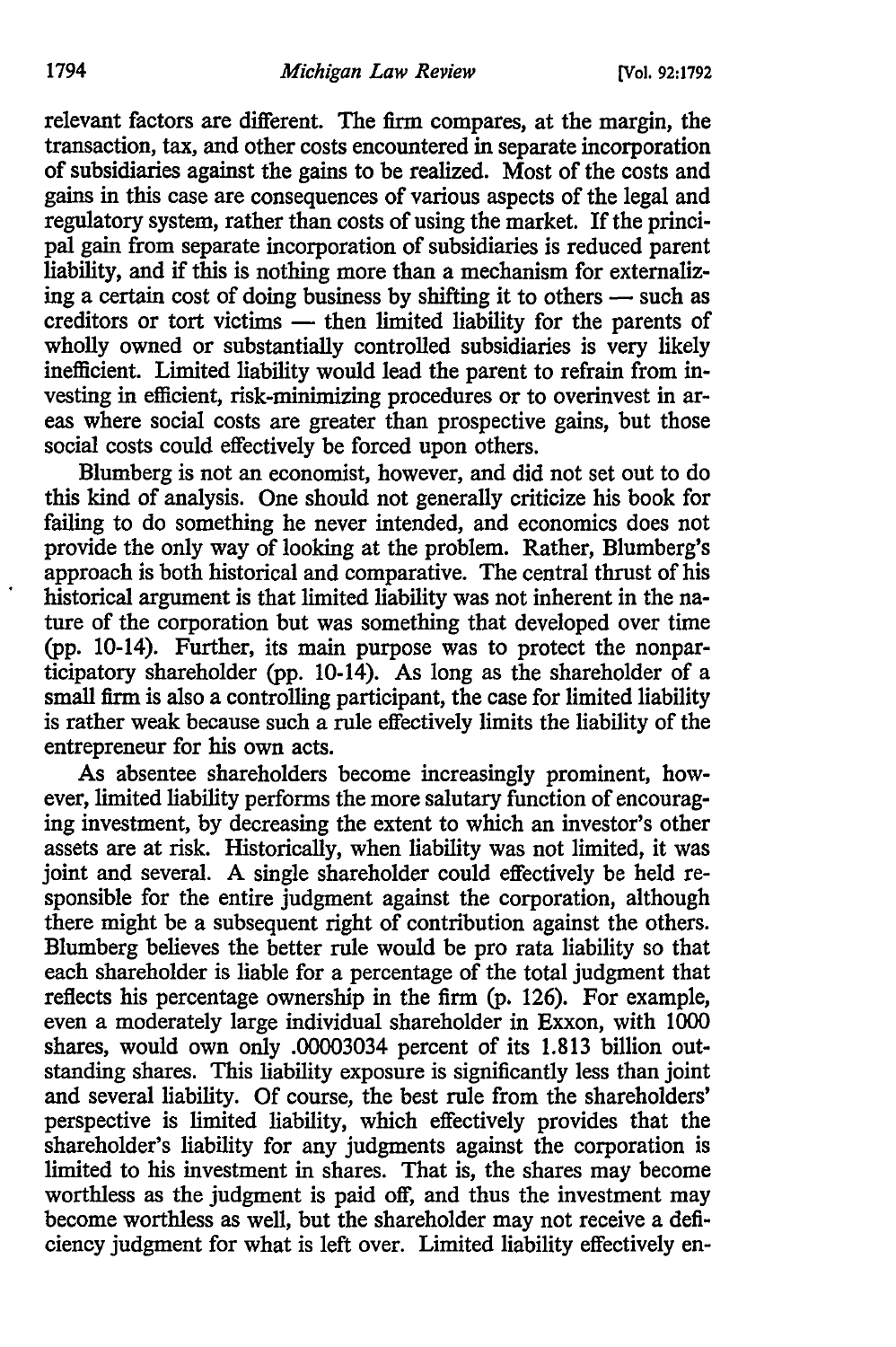sures the shareholder that he can invest without risking his other assets. The emergence of limited liability was probably necessary to facilitate the emergence. of the modern capital market. Importantly, the absentee shareholder is not responsible for the acts of the corporation and is not more than marginally involved in making the decisions that subsequently yield liability.

This historical rationale for limited liability, Blumberg observes, is of little relevance when the shareholder is a parent firm that owns all or perhaps a controlling interest in the subsidiary and sets the subsidiary's policy or perhaps even directs its daily operations (pp. 121-50). In that case, a blanket rule of limited liability can effectively absolve the enterprise from acts for which it is responsible, shifting these costs to others.

Blumberg's historical argument is telescoped and highly generalized. In the process, it necessarily distorts a rather complicated historical picture. The picture is mainly complicated by the fact that the United States has never had a national corporation law. The individual states had their own statutes and did not pursue identical policies. In fact, limited liability was fairly robust in the United States at an earlier stage than Blumberg implies<sup>7</sup> and well before the rise of the large, publicly owned business firm.<sup>8</sup> To be sure, Jacksonian corporations could and did have passive shareholders, but they tended to be family members, business acquaintances, or other local people who had at least a modest knowledge of the corporation's activities. The one exception was the railroads, for which stock ownership was spread more widely. Generally, however, limited liability in the United States before 1880 or so was tied to the corporation's paid-in capital. Indeed, under most of the general incorporation acts passed during the Jackson Era (1828-1850) and after, shareholders had limited liability only after the stated capital of the corporation was fully paid in. An absentee shareholder would likely know no more about the extent to which the corporation's capital was paid in than about the extent of the firm's liability-generating business activities.9

The rationale tying limited liability to paid-in capital was the distinctly premarginalist view that the paid-in capital established a "fund" for the payment of future corporate obligations and thus served precisely the same purpose as a natural person's assets or estate. That is, in determining whether a corporation was creditworthy, one looked at the amount of capital that had been paid in, not at the cor-

<sup>7.</sup> *See* pp. 10-11.

<sup>8.</sup> *See* HERBERT HOVENKAMP, ENTERPRISE AND AMERICAN LAW, 1836-1937, at 49-55 (1991).

<sup>9.</sup> *See id.* at 51-52.